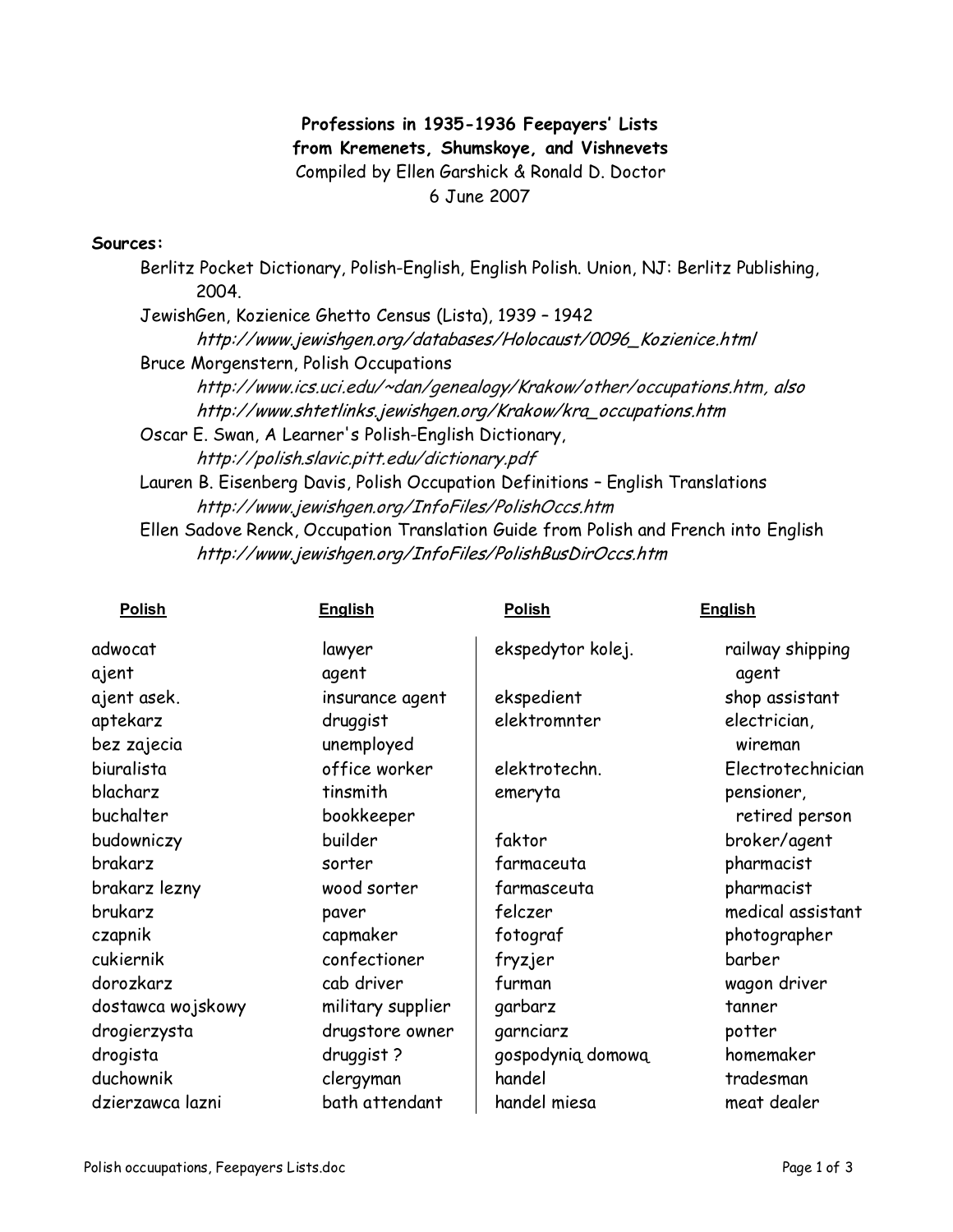| handlarz/handlarka      | dealer            | prowizer                | provisioner?      |
|-------------------------|-------------------|-------------------------|-------------------|
| handlarz wedr.          | peddler           | nieustalone             | unknown           |
| handlowy                | business,         | piekarz                 | baker             |
|                         | commercial        | piwiarnia               | saloonkeeper      |
| handel skor             | dealer in leather | pomocnik                | assistant         |
|                         | (hides)           | posesor                 | real estate agent |
|                         | bookbinder        | posrednik               | go-between        |
| introligator            |                   |                         | worker            |
| inzynier                | engineer          | pracownik               | industrialist     |
| inkasent                | collector         | przemyslowiec           |                   |
| kierownik Szk.          | school headmaster | przedsieborca           | contractor,       |
| krupiarz                | grain dealer ?    |                         | builder           |
| lelarze dentysci        | dentist           | przedsieborca budowlany | construction      |
| jubiler                 | jeweler           |                         | contractor        |
| kamasznik               | cobbler           | Rabin rzad.             | State Rabbi       |
| kantor                  | cantor            | rachmistrz              | accountant        |
| kominiarz               | chimney sweep     | robotnik                | laborer           |
| krawiec                 | tailor            | rolnik                  | farmer            |
| kupiec/kupcowa          | shopkeeper        | rybak                   | fisherman         |
| lawnik                  | alderman          | rymarz                  | harnessmaker      |
| lekarz                  | physician         | rzezak                  | slaughterer       |
| magazynier              | storekeeper,      | rzeznik                 | butcher           |
|                         | warehouse         | skład aptecz            | pharmaceutical    |
|                         | attendant         |                         | store or          |
| makler/maklarz          | broker/brokers    |                         | warehouse         |
| makler zbozowy          | grain broker      | sp. (swietej pamieci)   | z"I (of blessed   |
| malarz                  | painter           |                         | memory)           |
| mechanik                | mechanic          | spedytor                | forwarding agent  |
| mięsnik                 | meat dealer       | stolarz                 | carpenter         |
| mlynarz                 | miller            | stroz                   | doorkeeper,       |
| murarz                  | mason             |                         | watchman          |
| muzykant                | musician          | szklarz                 | glazier           |
| mydlarz                 | soap maker        | subjekt                 | sales clerk       |
| nauczyciel/nauczycielka | teacher           | swietej pamieci (sp)    | z"I (of blessed   |
| nadzorca pracy          | supervisor (or    |                         | memory)           |
| brukarskiej             | inspector) of     | tapicer                 | upholsterer       |
|                         | paving work       | technik dent.           | dental technician |
| nauczykiel pryw.        | Private teacher   | tokarz                  | lathe operator    |
| nosiwoda                | water carrier     | tragarz                 | porter            |
| pośrednik handlowy      | business agent,   | urzednik                | clerk             |
|                         | commercial        | urzednik prywatny       | private clerk     |
|                         | intermediary      | właściciel (ka)         | owner, proprietor |
|                         |                   |                         |                   |